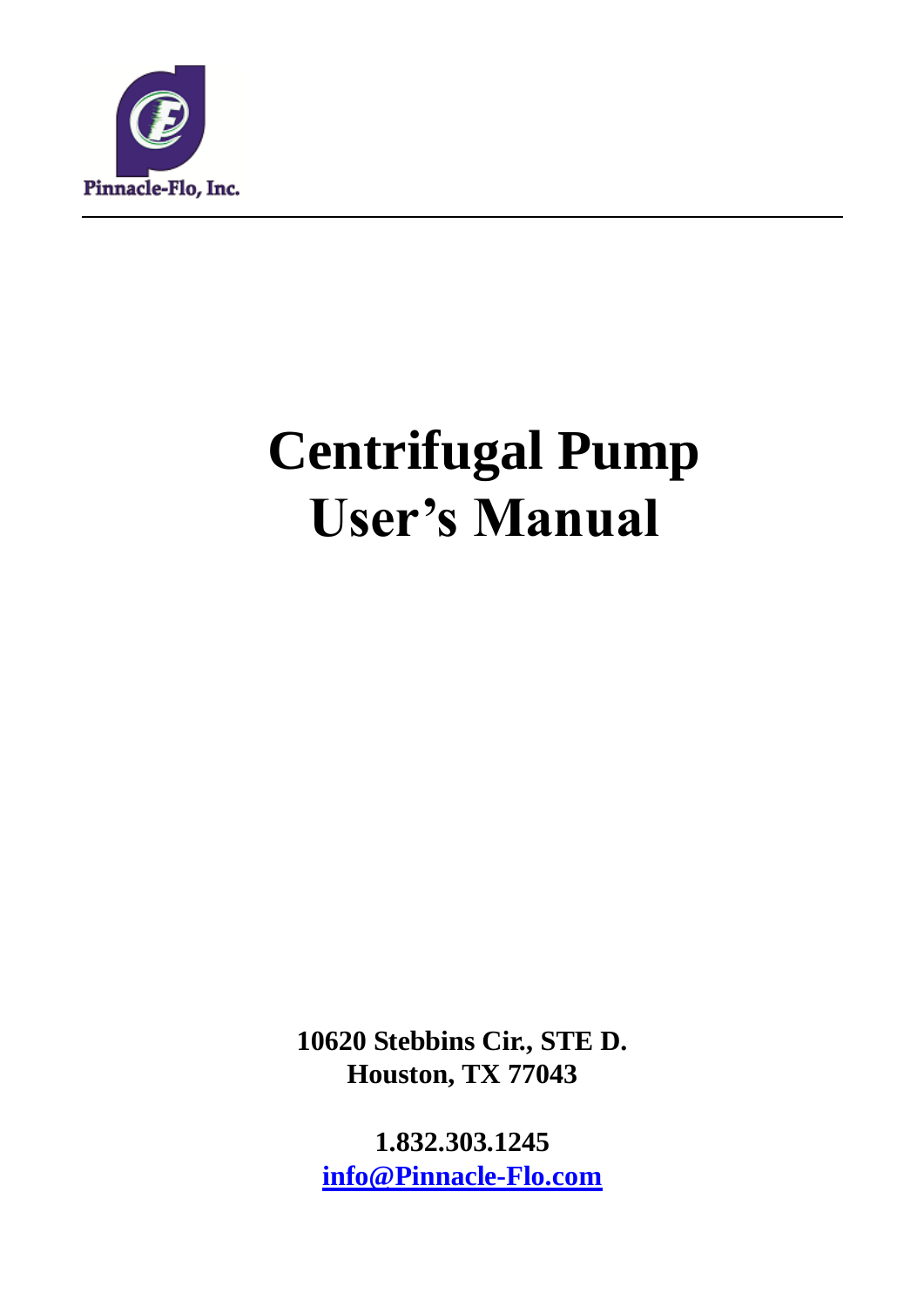#### (**PLEASE READ THE MANUAL CAREFULLY BEFORE USE**)

# **Contents**

- **1. Usage and Application Range**
- **2. Main Structure ,Feature and Working Principle**
- **3. Main Techenical parameters**
- **4. Seal Apparatus Maintenance**
- **5. Bearing Cavity Maintenance**
- **6. Installation**
- **7. Operation**
- **8. Troubleshooting**
- **9. Main parts &Wearing Parts**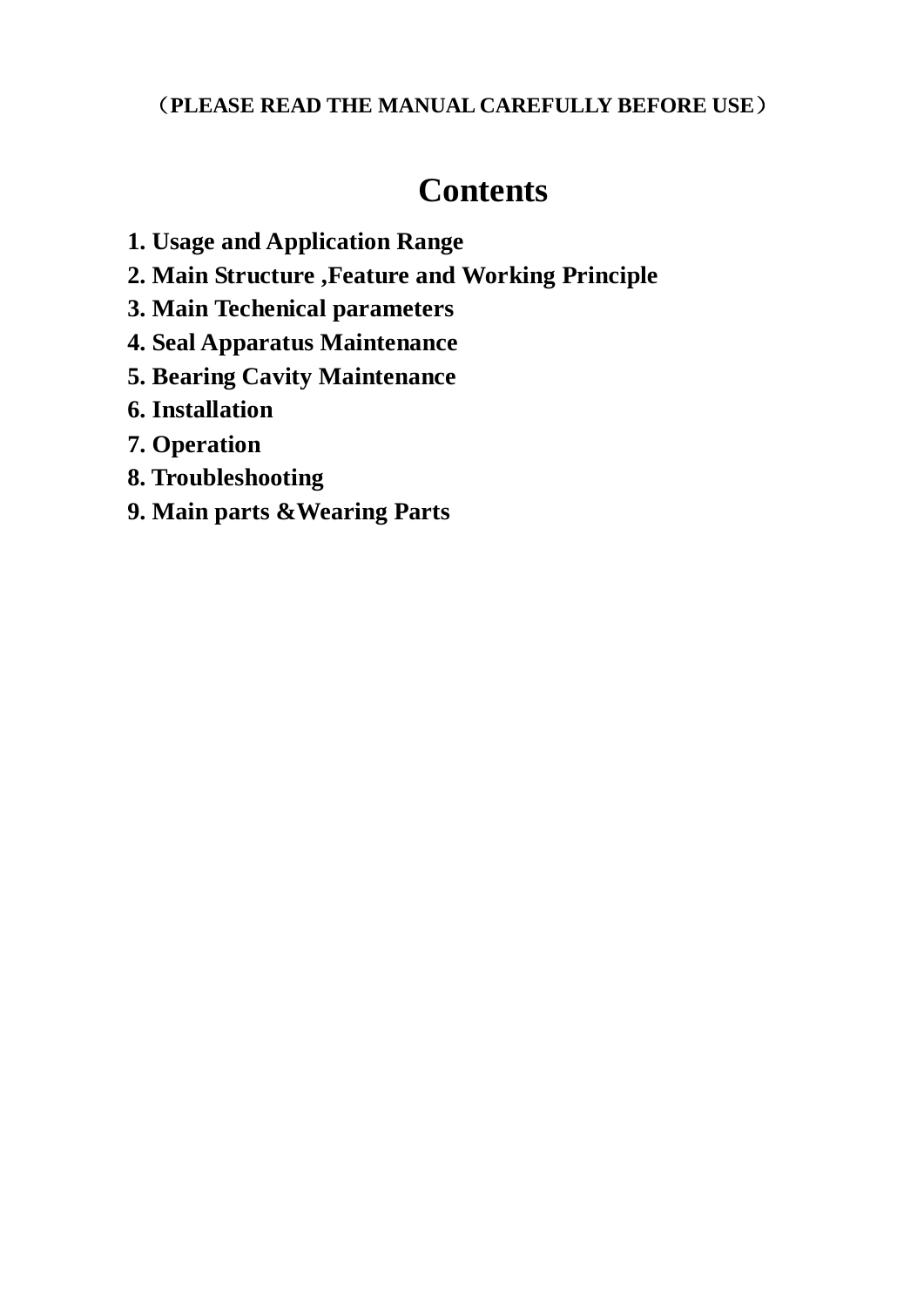## **1. Usage and Application Range**

SB series centrifugal sand pump mainly supplies to solids control circulating system of oilfield drill rig, and be used to provide drilling liquid with a certain discharge capacity and pressure to desander, desilter and mud mixer, to assure these equipments work efficiently.

The  $SB8\times6\times14$  centrifugal sand pump applies to over 3000-meter-long drilling rigs; The  $SB8\times 6\times 11$  centrifugal sand pump applies to under 3000-meter-long drilling rigs,also can be can be used to supply mud to triplex mud pump as a filling pump. The  $SB6\times5\times11$  centrifugal sand pump applies to truck-mounted drilling rigs or pocket drilling rigs; The  $SB4\times3$  centrifugal sand pump is usually used as measuring pump or replenishment pump; he  $SB4\times3$  centrifugal sand pump is usually used as clean water pump

### **2. Main Structure ,Feature and Working Principle**

Its main parts are pump shell, impellers, bearing block, pump axle, bearing, shaft coupling,wearing plate, seal apparatus, oil seal, motor and base.

The Series Centrifugal Sand Pump has these features:  $(1)$  open impeller, apply to transport high viscosity drilling liquid.  $(2)$  combination seal for a long service life.

(3)use universal bearing houses and bearings, convenient to maintain and cut the costs.  $(4)$  the major parts are made from antiwear nodular iron, and long service life. The prinple is that under the motor, the impellers of the pump rotate at high speed, the dring fluid is sucked into the suction pipe. After the drilling fluid flows through the suction pipe and gets enough energy and velocity under the centrifugal force, the drilling fluid is expelled continuously out of the pump.

| Parameters<br>Type        | Rotation<br>speed<br>r/min | Capacity<br>$m^3/h$ | Pressure<br>head<br>m | Efficiency<br>$(\%)$ | Motor HP.<br>kW |
|---------------------------|----------------------------|---------------------|-----------------------|----------------------|-----------------|
| $JSB8\times 6\times 14$   | 1450/1750                  | $240 - 260$         | $28 - 33$             | 65                   | 55/75           |
| $JSB8\times 6\times 11$   | 1450/1750                  | $220 - 240$         | $24 - 28$             | 65                   | 37/45           |
| $JSB6 \times 5 \times 11$ | 1450/1750                  | $180 - 220$         | $24 - 28$             | 65                   | 30/37           |

#### **3. Main Technical Parameters**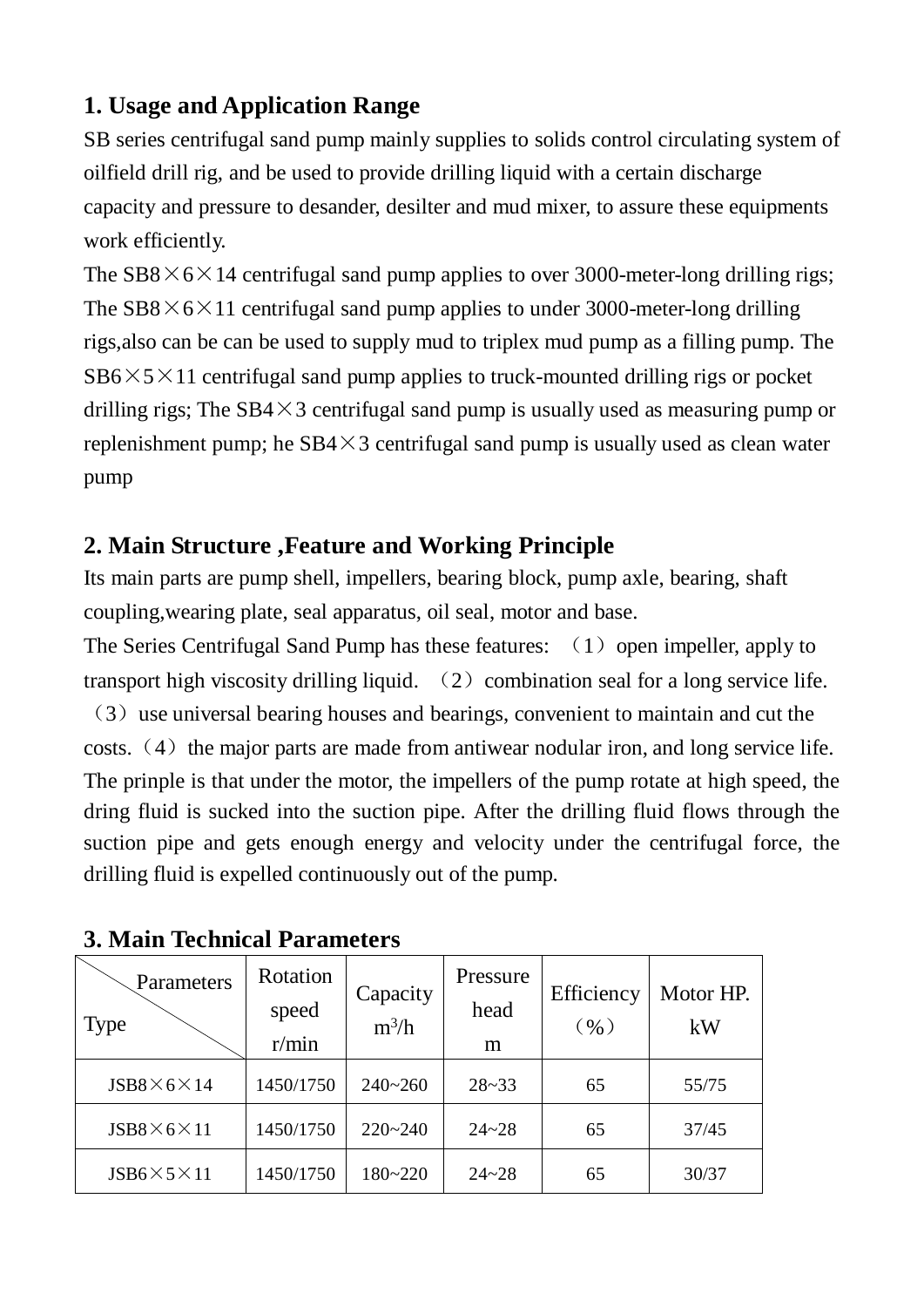| $JSB4\times3$ | 1450/1750 | 60 | $22 - 28$ | 65 | 11/15  |
|---------------|-----------|----|-----------|----|--------|
| $JSB3\times2$ | 1450/1750 | 50 | $22 - 28$ | 65 | 7.5/11 |

#### **4. Seal Apparatus Maintenance**

WSB centrifugal sand pumps adopt combination seal(shown in Fig-1), consist with mechanical seal, packing, packing bushing, seal box, holdingdown bolt, antiwear sleeve etc.



Maintenance:

- a) When use a new sand pump or the mechanical seal is changed newly, keep the packing bushing in relexed state to avoid wearing out the antiwear sleeve prematurely.
- b) After working one year,and the mechanical seal fails,the pump is sealed by packings by compressing the packing bushing with the holdingdown bolt. When the packing bushing fails to adjust, add a packing(packing section is 12mm  $\times$ 12mm).
- c) After shaft sleeve antiwear layer wears out, change the mechanical seal and shaft sleeve in time.

#### **5. Bearing cavity maintenance**

a) Grease is 3# extra press lithium base grease ,input it 50ml bearing every 3 months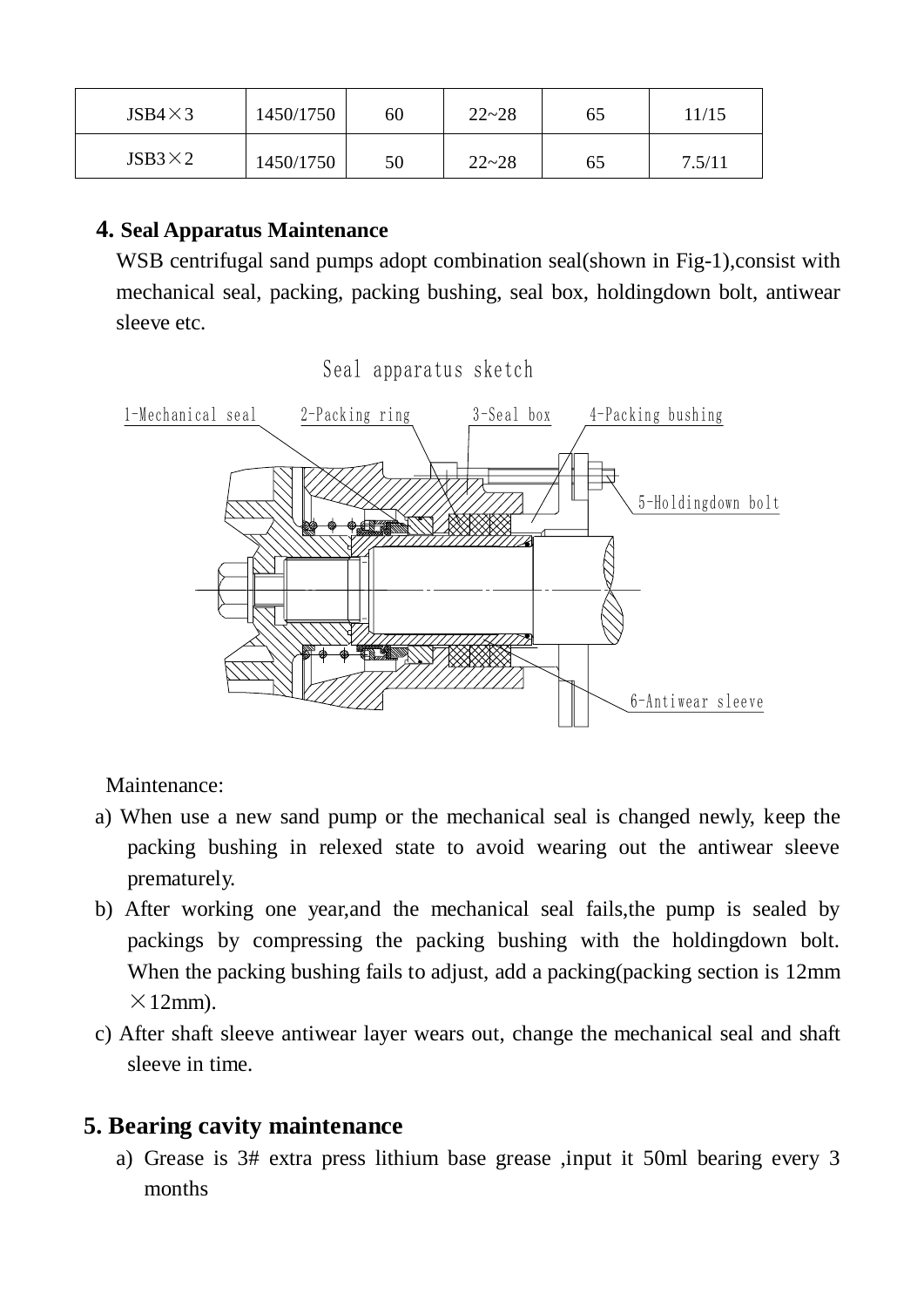b) Cleaning bad grease of bearing cavity every half year.

#### **6. Installation**



| Pump<br>size | D1               | $S1-d1$   | D <sub>2</sub>   | $S2-d2$   | G                | L                    | x                 | v                | Z               | <b>CP</b>        | DD                | <b>WT</b><br>kg |
|--------------|------------------|-----------|------------------|-----------|------------------|----------------------|-------------------|------------------|-----------------|------------------|-------------------|-----------------|
| 3x2x13       | 6                | $4 - 3/4$ | $4 \frac{3}{4}$  | $4 - 3/4$ | $17 \frac{7}{8}$ | $8 \frac{3}{4}$      | $10 \frac{1}{4}$  | $3 \frac{7}{8}$  | $7 \frac{1}{8}$ | $29 \frac{1}{4}$ | 9                 | 200             |
| 4x3x13       | $7 \frac{1}{2}$  | $8 - 3/4$ | 6                | $4 - 3/4$ | $17 \t7/8$       | $9 \frac{3}{8}$      | $10 \frac{1}{4}$  | $4 \frac{1}{4}$  | 67/8            | $29 \frac{3}{8}$ | 9                 | 205             |
| 6x5x11       | $9 \frac{1}{2}$  | $8 - 7/8$ | $8\;1/2$         | $8 - 7/8$ | $17 \frac{7}{8}$ | $12 \frac{1}{16}$    | 11                | $5 \frac{3}{4}$  | $5 \frac{1}{2}$ | $30 \frac{5}{8}$ | 9                 | 246             |
| 6x5x14       | $9 \frac{1}{2}$  | $8 - 7/8$ | $8\frac{1}{2}$   | $8 - 7/8$ | 21               | $12 \frac{1}{16}$    | 11                | $5 \frac{3}{4}$  | 6               | $30 \frac{5}{8}$ | $10 \frac{1}{2}$  | 252             |
| 8x6x11       | $11 \frac{3}{4}$ | $8 - 7/8$ | $9 \frac{1}{2}$  | $8 - 7/8$ | 20               | $13 \frac{1}{4}$     | 14                | $6 \frac{3}{8}$  | 65/16           | $31 \frac{1}{4}$ | 10                | 270             |
| 8x6x14       | $11 \frac{3}{4}$ | $8 - 7/8$ | $11 \frac{3}{4}$ | $8 - 7/8$ | $23\;9/16$       | $13 \frac{1}{4}$     | 14                | $6 \frac{3}{8}$  | $8\;1/2$        | $31 \frac{1}{4}$ | 12                | 287             |
| 10x8x14      | 1/4<br>14        | $8 - 1$   | 14 1/4           | $8 - 1$   | $22 \frac{3}{8}$ | $13 \ \frac{11}{16}$ | $14 \frac{3}{16}$ | $7 \frac{3}{16}$ | $8 \frac{3}{8}$ | 31<br>1/4        | $11 \frac{3}{16}$ | 310             |

#### **7. Operation**

- a) If the desander pump is newly installed or re-used after a long period of time, check the lubrication and junction carefully. First of all, lubricant is filled into the seal cavity and the bearing cavity. Never is there foreign matters in the pump cavity.
- b) The impellers of the pump are connected to the pump axle through screw. At the first usage, ensure that the rotating direction is correspondent to that labeled on the pump shell, or the impellers will be removed to touch the protection plate in front of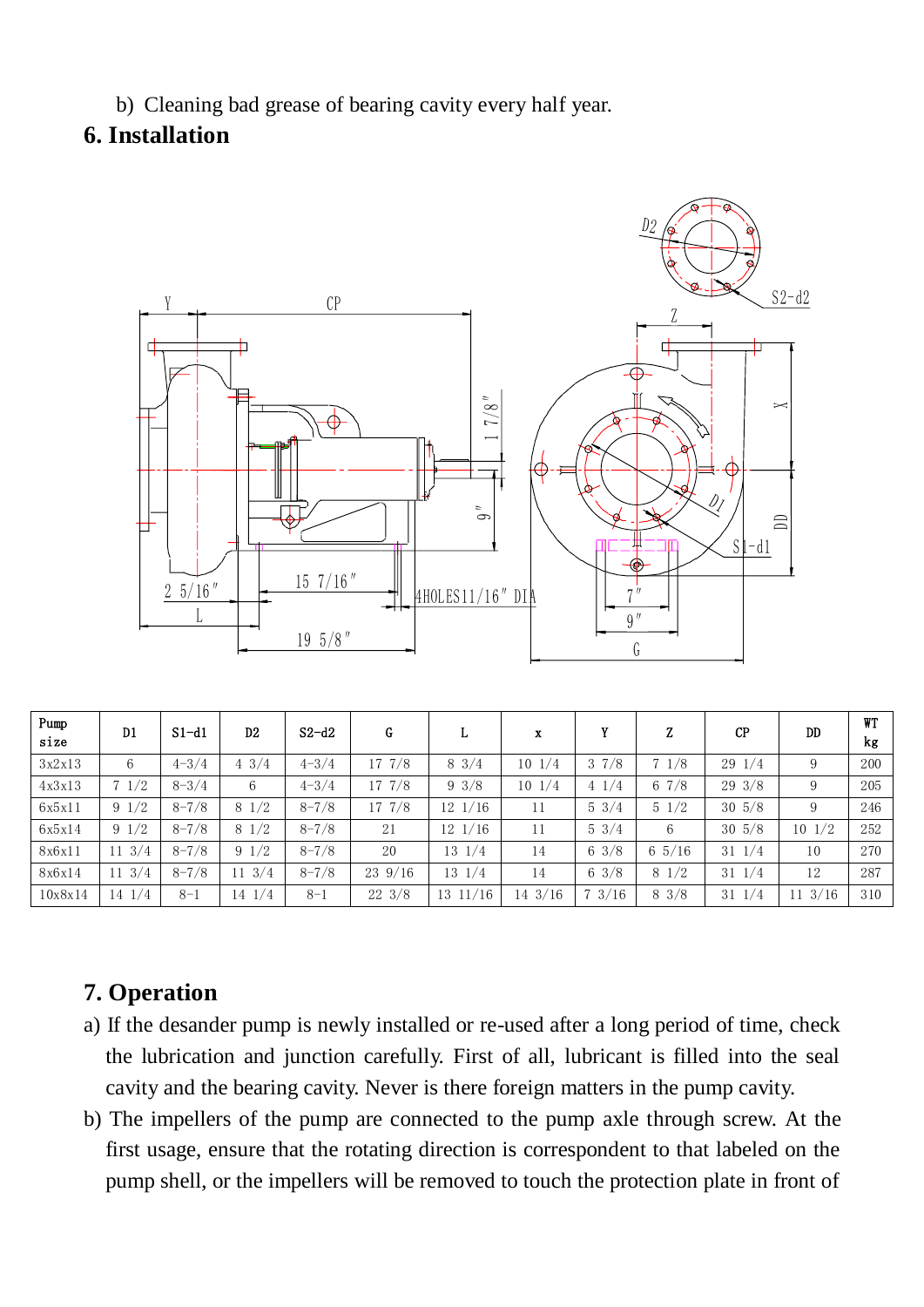it and the pump will be damadged quickly.

- c) The desander pump should be started at the condition that the suction valve is open and the exhaust vavle is closed. After running for 1~2min, open the exhaust valve and adjust the pump pressure. If the pump pressure and flow rate too high or too low, or the motor is too hot, adjust the opening of the exhaust valve till the pump is running stably.
- d) When the fluid surface in the circulation tank is low, turn off the pump and restart it after the tank is filled. Vapor corrosion can be avoided.
- e) In cold season or for a long time of no running, remove the screw plug under the bottom of the pump shell to let the fluid out for preventing it from condensing.
- f) Often check the temperature of the pump axle and bearing. Not higher than 40℃(the total temperature is ambient temperature  $+40^{\circ}\text{C}$ ).
- j) If abnormal sounds occur in operation, stop running at once. Restart the pump after troubles are disposed.
- h) The new desander pump and its seal apparatus have been carefully tested and checked after production. Do not wrench or take out the adjustment screw.

| Trouble                                       | Causes                                                                         | Guidance                                                                |  |
|-----------------------------------------------|--------------------------------------------------------------------------------|-------------------------------------------------------------------------|--|
|                                               | Impellers too small                                                            | Replace with bigger ones                                                |  |
|                                               | Bad seal of pipe junction,<br>serious leakage                                  | Better junction                                                         |  |
|                                               | Suction and exhaust pipes<br>too long and benting                              | Shorten and straighten them                                             |  |
| Pump pressure<br>and flow<br>rate             | Rotary speed not up to the<br>rated value                                      | Replace a motor with bigger<br>power                                    |  |
| too low                                       | Too big clearance between<br>secondary impellers and the<br>antifriction table | Fix packing rings and adjust the<br>clearance to within $0.5 \sim 1$ mm |  |
|                                               | Foreign matters barring in<br>suction pipe                                     | Clean out                                                               |  |
|                                               | Suction vayle not open wide                                                    | Open it widely                                                          |  |
| Pump pressure<br>and flow<br>rate<br>too high | Too big impellers                                                              | Replace with smaller ones                                               |  |

#### **8. Troubleshooting**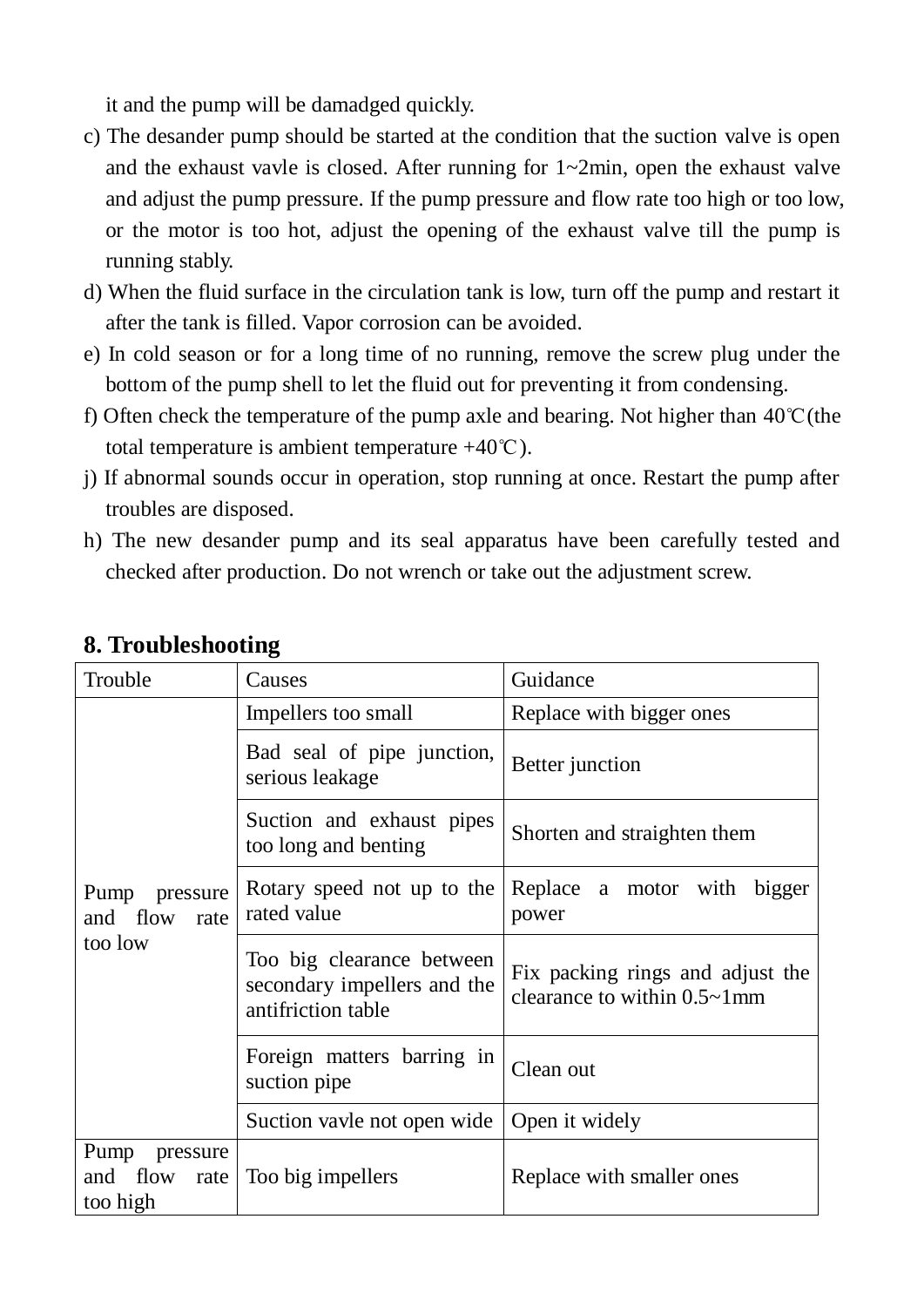| surface<br>Bearing<br>too hot                    | Bearing clearance too small,<br>so too much rolling friction | Adjust the bearing clearance |
|--------------------------------------------------|--------------------------------------------------------------|------------------------------|
| Abnormal                                         | Pipes or junctions broken                                    | Repair or replace            |
| during<br>sounds<br>running                      | Junction loose                                               | Tighten                      |
| Serious leakage<br>sealed  <br>the<br>at<br>part | Mechanical seal fails                                        | Sealed by packing            |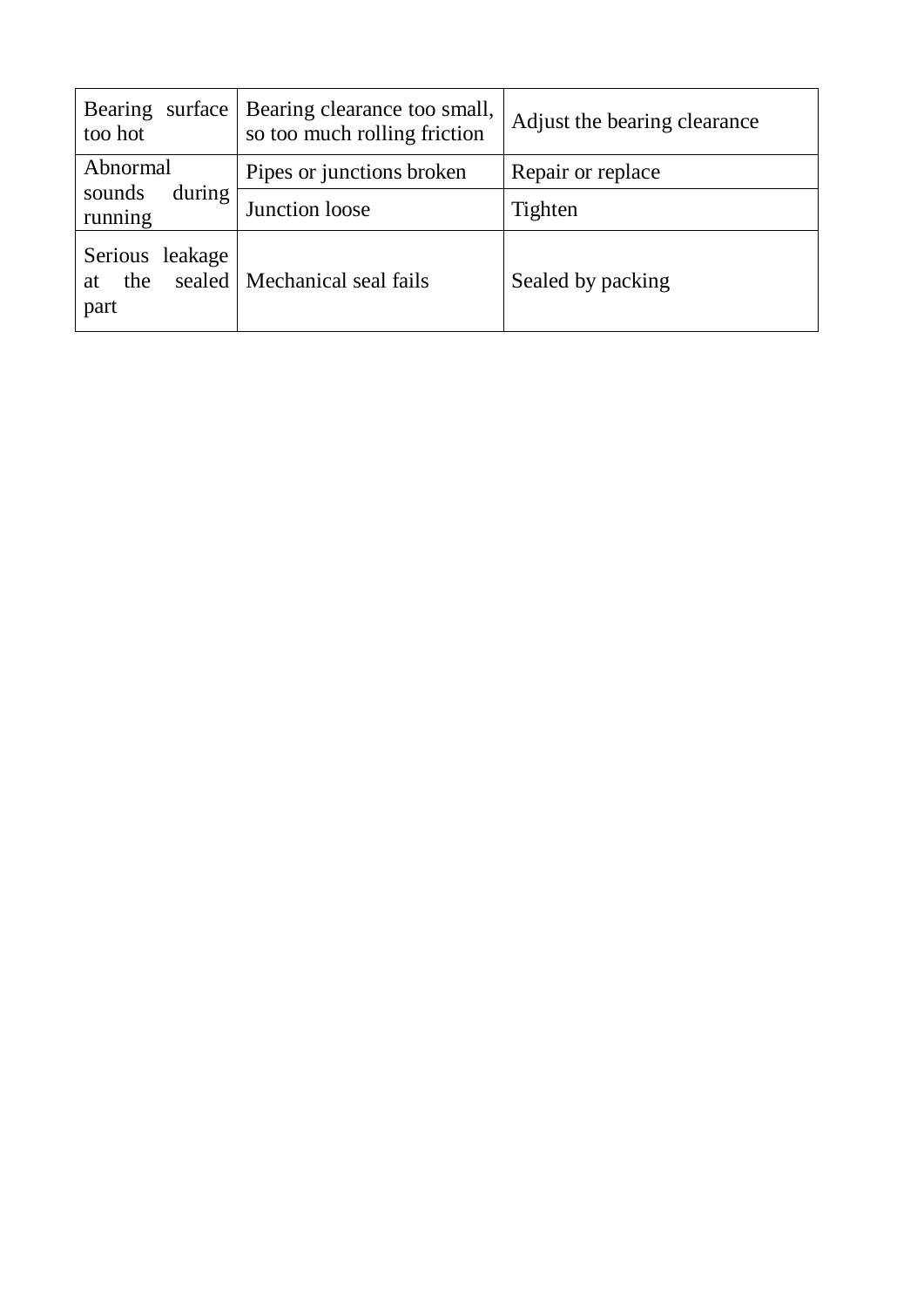

9.Main parts

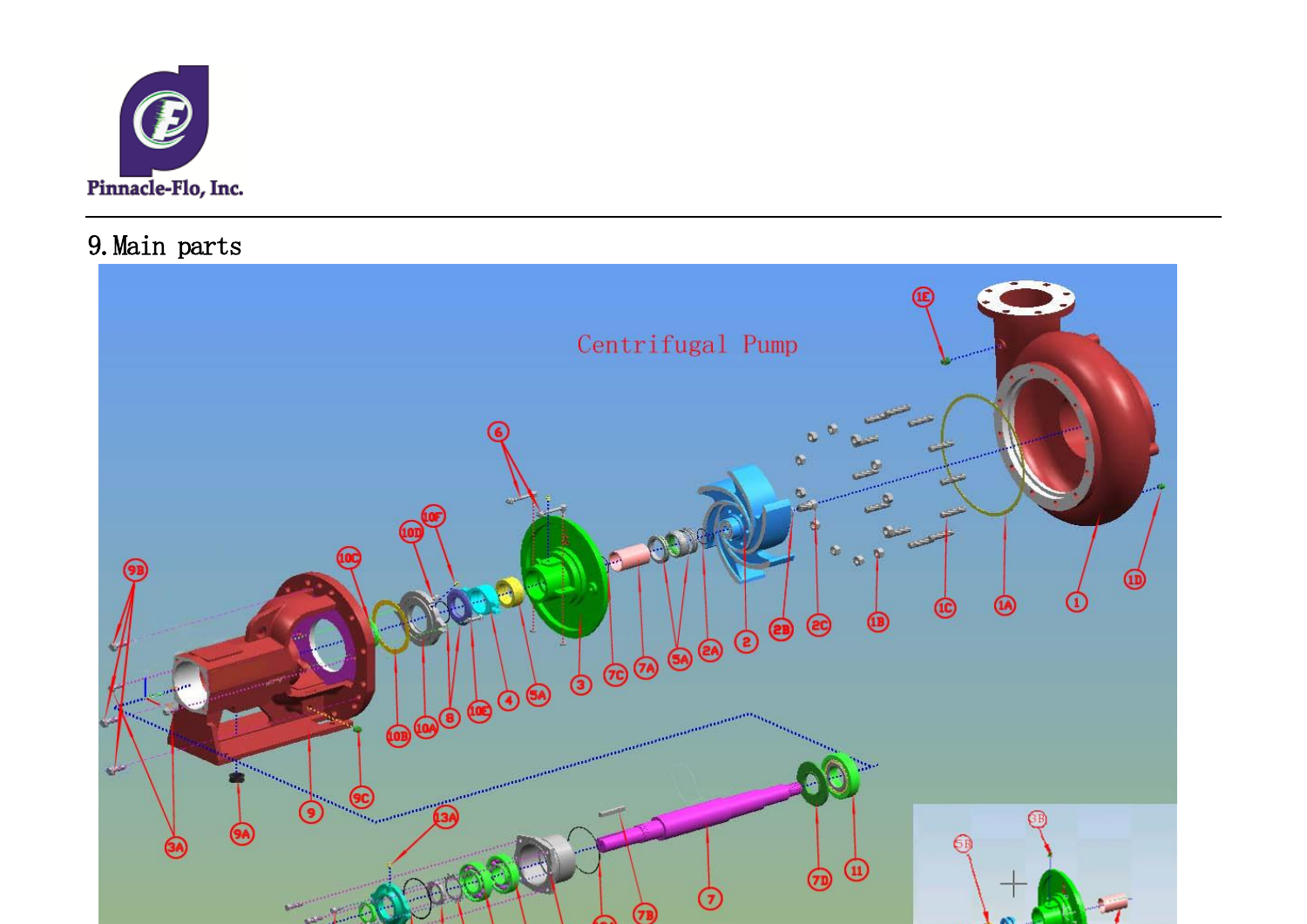| <b>ITEM</b>    | <b>QTY</b>     | PART No.  | <b>MISSION</b><br>PART No. | <b>DESCRIPTION</b>             | <b>MATERAIL</b>    | <b>WEIGHT</b><br>kg |
|----------------|----------------|-----------|----------------------------|--------------------------------|--------------------|---------------------|
| $1*$           | $\mathbf{1}$   | See below | See below                  | Casing                         | QT600-3            | 0.005               |
| 1A             | 1              | 0602      | 10399-46-1                 | Gasket, casing                 | Vellumoid          |                     |
| 1B             | 12             | 0603      | 3932-61                    | Nut, casing                    | Stl                |                     |
| 1 <sub>C</sub> | 12             | 0604      | 3862-76                    | Stud, casing                   | Stl                |                     |
| 1D             | 1              | 0605      | 8505-04-01                 | Plug, Casing Drain             | Stl                |                     |
| 1E             | $\mathbf{1}$   | 0605      | 8505-04-01                 | Plug, flush line               | Stl                |                     |
| $2*$           | $\mathbf{1}$   | See below | See below                  | Impeller                       | QT600-3            |                     |
| 2A             | 1              | 0607      | 19110-72                   | Seal, impeller                 | Viton              | 0.002               |
| 2B             | $\mathbf{1}$   | 0608      |                            | Washer,impeller                | Stl                |                     |
| 2C             | $\mathbf{1}$   | 0609      |                            | Bolt, impeler lock             | Stl                |                     |
| $3*#$          | $\mathbf{1}$   | 0610      | 22223-01-30                | Stuffing box, mech.seal        | QT600-3            | 20                  |
| $3 * \&$       | $\mathbf{1}$   | 0611      | 20614-01-30                | Stuffing box, packed           | QT600-3            | 20                  |
| 3A             | $\overline{2}$ | 0612      | 3861-117                   | Bolt, stuffing box             | Stl                |                     |
| 3B&            | 1              | 0613      | 19368-01                   | Grease fitting                 | <b>Brass</b>       | 0.01                |
| $\overline{4}$ | $\mathbf{1}$   | 0614      | 20622A                     | Gland assy, packing            | Stl 304            | $\mathbf{1}$        |
| 5A#            | 1              | 0615      | 22451-1                    | Seal, mechanical               | Tung/Tung          | 1                   |
| 5A#            | $\overline{3}$ | 0616      |                            | Packing, Shaft - M.S. Backup   | Kevlar             | 0.06                |
| 5A#            | 5              | 0617      |                            | Packing, Shaft - w/latern ring | Kevlar             |                     |
| 5A             | $\mathbf{1}$   | 0618      |                            | Ring, Latem                    | <b>Bronze</b>      |                     |
| 6              | $\overline{2}$ | 0619      | <b>B3701A</b>              | Bolt assy, gland               | Stl 304            | 0.15                |
| $\overline{7}$ | 1              | 0620      | 20612-02-33                | Shaft                          | 42CrMo             | 17                  |
| <b>7A</b>      | $\mathbf{1}$   | 0621      | 20943-04A                  | Sleeve, shaft                  | 38CrMoAl           | $\mathbf{1}$        |
| 7B             | $\mathbf{1}$   | 0622      | 4371-5-21                  | Key, shaft                     | Stl                |                     |
| 7C             | $\mathbf{1}$   | 0623      | 23444-01-72                | Seal, shaft sleeve             | Viton              |                     |
| 7D             | $\mathbf{1}$   | 0624      |                            | Oil thrower & Stop pin         | Stl                |                     |
| $8\,$          | $\mathbf{1}$   | 0625      | 22210-1A                   | Deflector assembly             | Composite          | 0.4                 |
| 9              | $\mathbf{1}$   | 0626      | 20618-12-1                 | Frame, grease lubricated       | Cast iron          | 80                  |
| <b>9A</b>      | $\mathbf{1}$   | 0627      |                            | Plug,oil drain                 | Buna-n             |                     |
| 9B             | 3              | 0628      | 2538-1H                    | Bolt, casing jack              | Stl                |                     |
| 9C             | $\mathbf{1}$   | 0605      | 8505-04-01                 | Plug, Frame Drain              | Stl                |                     |
| 10A            | $\mathbf{1}$   | 0629      | 20626                      | Cover, inboard bearing         | Iron               | 2.6                 |
| 10B            | $\mathbf{1}$   | 0630      | 20625                      | Gasket, I.B.Brg.Cover          | Vegetable<br>fiber |                     |
| 10C            | $\mathbf{1}$   | 0631      | 20619-01                   | Oil seal, I.B.Brg.Cover        | Buna-n             | 0.06                |
| 10D            | $\overline{2}$ | 0632      | 3861-1                     | Bolt, I.B.Brg.Cover            | Stl                |                     |
| 10E            | $\overline{2}$ | 0634      | 3932-2                     | Nut, I.B.Brg.Cover             | Stl                |                     |
| 10F            | $\mathbf{1}$   | 0613      | 19368-01                   | Grease fitting                 | <b>Brass</b>       | 0.01                |
| 11             | 1              | 0635      | 20615-1                    | Bearing, inboard               | Vendor             | 2.1                 |
| 12             | $\mathbf{1}$   | 0636      | 20624-01-01                | Housing, O.B. bearing          | Iron               | 6                   |
| 12A            | 1              | 0637      | 7496-253                   | Seal, O.B.Brg.housing          | Buna-n             | 0.001               |
| 12B            | $\overline{4}$ | 0638      | 3861-138                   | Bolts, O.B.Brg.housing         | Stl                |                     |
| 12C            | $\overline{2}$ | 0639      | 3932-62                    | Nut, O.B.Brg.housing jam       | Stl                |                     |
| 13             | $\mathbf{1}$   | 0640      | 20617A                     | Cover, O.B. Bearing            | Iron               | 1.8                 |
| 13A            | 1              | 0613      | 19368-01                   | Grease zerk, O.B.Brg.Cover     | <b>Brass</b>       | 0.01                |
| 13B            | $\mathbf{1}$   | 0641      | 7496-26                    | O-ring, O.B.Brg.Cover          | Buna-n             | 0.001               |

## **Centrifugal pump parts list**